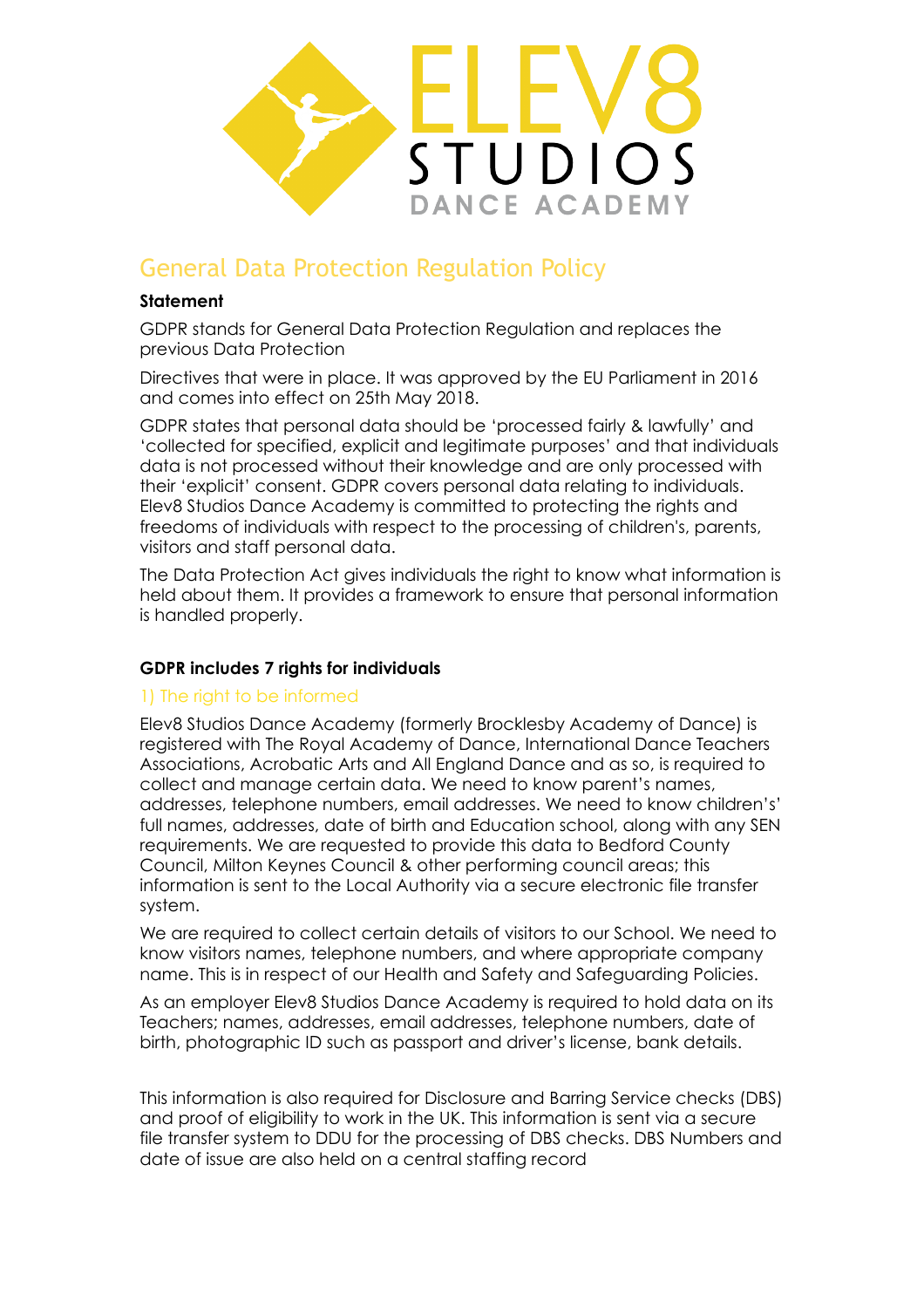# 2) The right of access

At any point an individual can make a request relating to their data and Elev8 Studios Dance Academy will need to provide a response (within 1 month). Elev8 Studios Dance Academy can refuse a request, if we have a lawful obligation to retain data but we will inform the individual of the reasons for the rejection. The individual will have the right to complain to the ICO if they are not happy with the decision.

#### 3) The right to erasure

You have the right to request the deletion of your data where there is no compelling reason for its continued use. However Elev8 Studios Dance Academy has a legal duty to keep children's and parents details for a reasonable time, Elev8 Studios Dance Academy retain these records for 3 years after leaving the school, children's accident and injury records for 19 years (or until the child reaches 21 years), and 22 years (or until the child reaches 24 years) for Child Protection records. Staff records must be kept for 6 years after the member of staff leaves employment, before they can be erased. This data is archived securely onsite and shredded after the legal retention period.

#### 4) The right to restrict processing

Parents, visitors and staff can object to Elev8 Studios Dance Academy processing their data. This means that records can be stored but must not be used in any way, for example reports or for communications.

#### 5) The right to data portability

Elev8 Studios Dance Academy requires data to be transferred from one IT system to another; such as from Elev8 Studios Dance Academy to the Local Authority, for performance BOPA licences, and dance Associations for examinations. These recipients use secure file transfer systems and have their own policies and procedures in place in relation to GDPR.

#### 6) The right to object

Parents, visitors and staff can object to their data being used for certain activities like marketing or research.

#### 7) The right not to be subject to automated decision-making including profiling.

Automated decisions and profiling are used for marketing based organisations. Elev8 Studios Dance Academy does not use personal data for such purposes.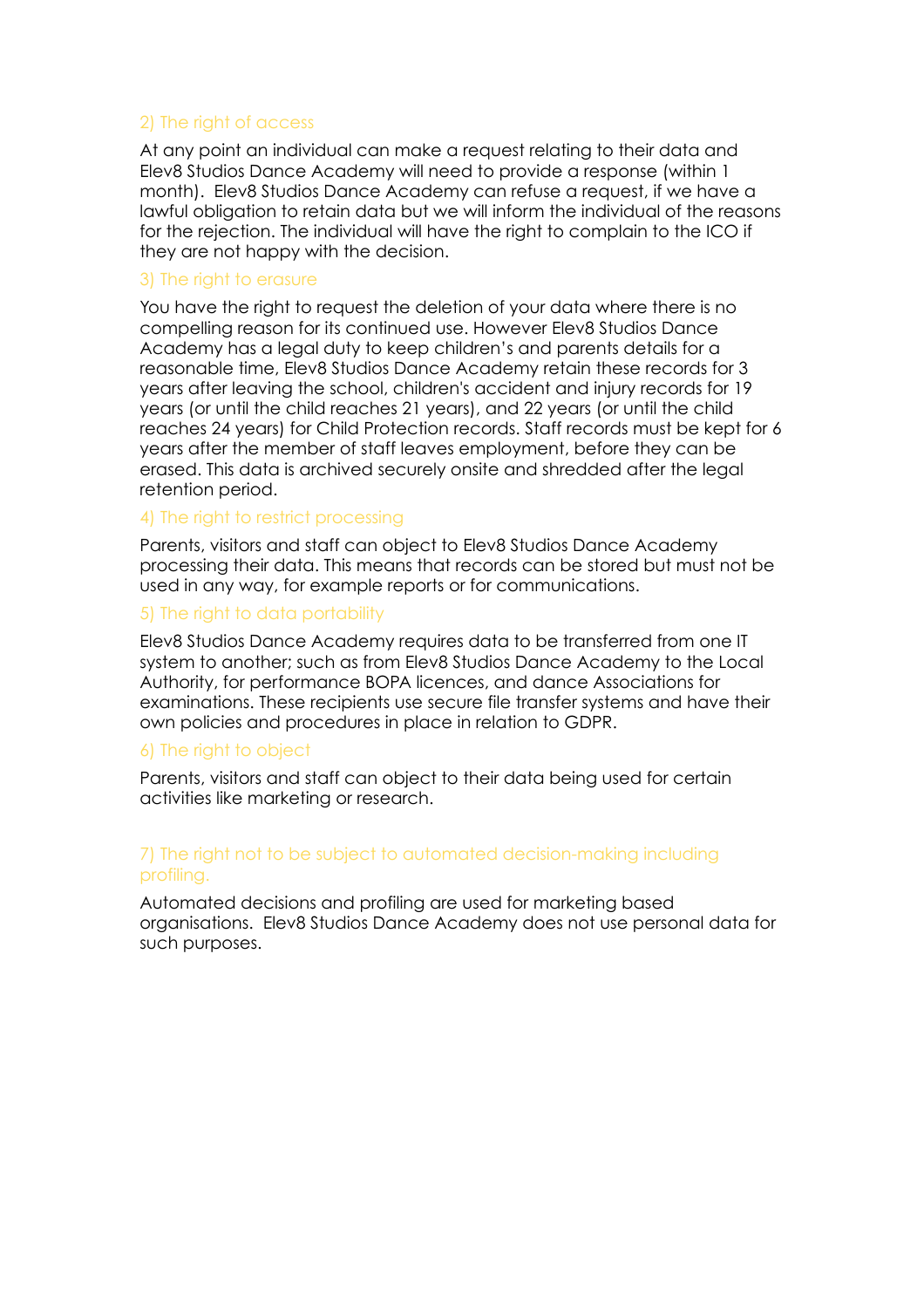#### **Storage and use of personal information**

All paper copies of children's and staff records are kept in a locked filing cabinet at 15 Alwen Walk Bedford Members of staff can have access to these files but information taken from the files about individual children is confidential and apart from archiving, these records remain on site at all times. These records are shredded after the retention period.

Information about individual children is used in certain documents, such as, a weekly register, medication forms, referrals to external agencies and disclosure forms. These documents include data such as children's names, date of birth and sometimes address. These records are shredded after the relevant retention period.

Elev8 Studios Dance Academy collects a large amount of personal data every year including; names and addresses of those on the waiting list. These records are shredded if the child does not attend or added to the child's file and stored appropriately.

Elev8 Studios Dance Academy stores personal data held visually in photographs or video clips or as sound recordings, consent has been obtained via a consent form. No names are stored with images in photo albums, displays, on the website or on Elev8 Studios Dance Academy social media sites.

Access to all Office computers is password protected. When a member of staff leaves the company these passwords are changed in line with this policy and our Safeguarding policy. Any portable data storage used to store personal data, e.g. USB memory stick, are password protected and/or stored in a locked filing cabinet.

GDPR means that Elev8 Studios Dance Academy must;

- \* Manage and process personal data properly
- \* Protect the individual's rights to privacy
- \* Provide an individual with access to all personal information held on them

This Policy was adapted at a meeting at Elev8 Studios Dance Academy in August 2018 Signed on behalf of Elev8 Studios Dance Academy

Policy Review date February 2019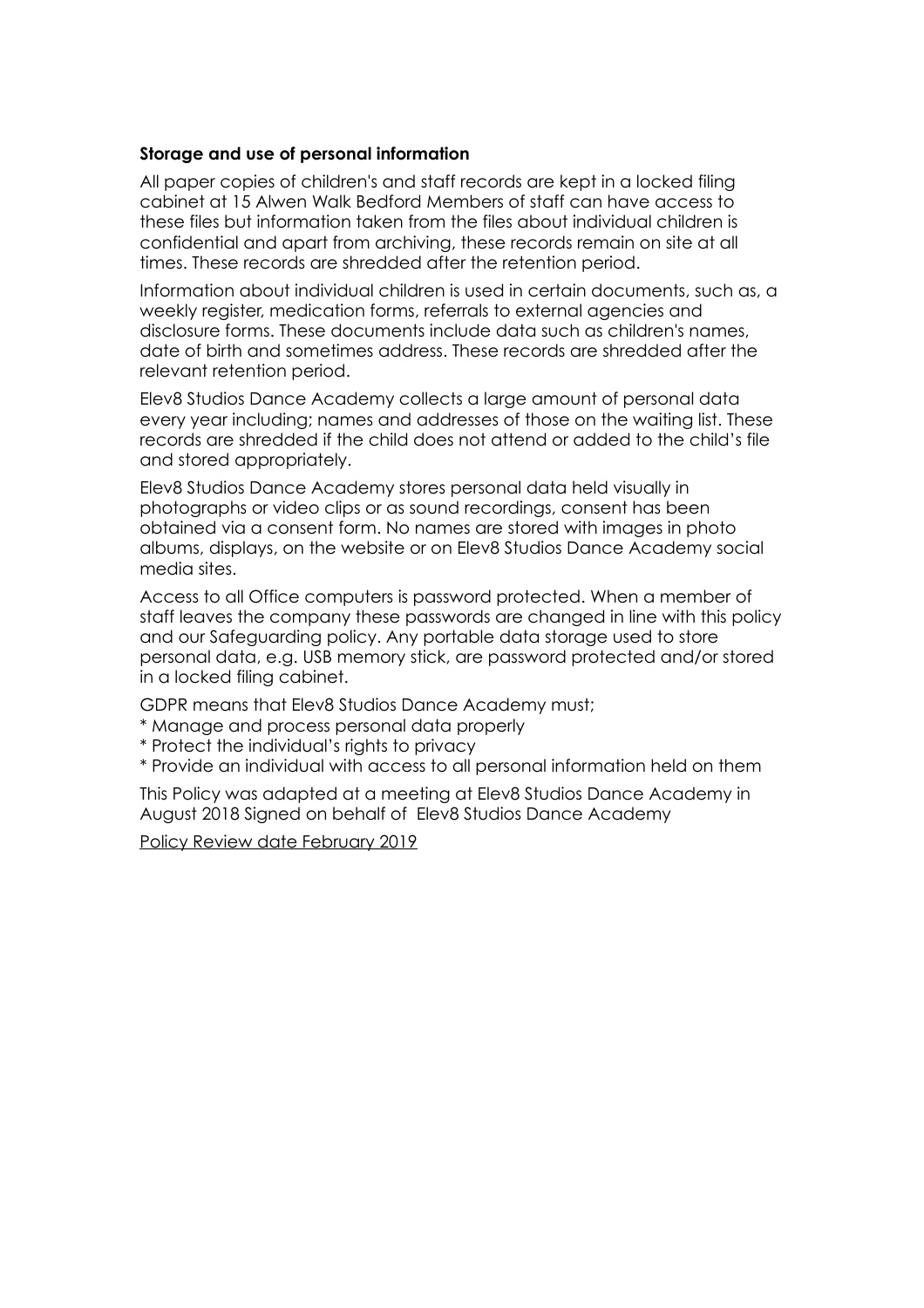# **Retention periods for records**

| <b>Children's</b><br>records                                                                                                                | <b>Retention</b><br>period                                                                                                           | <b>Status</b>      | <b>Authority</b>                                                                                                                                                                                                                                                                                                            |
|---------------------------------------------------------------------------------------------------------------------------------------------|--------------------------------------------------------------------------------------------------------------------------------------|--------------------|-----------------------------------------------------------------------------------------------------------------------------------------------------------------------------------------------------------------------------------------------------------------------------------------------------------------------------|
|                                                                                                                                             | A reasonable<br>period of time<br>after children<br>have left the<br>provision                                                       | Requirement        | Statutory<br>Framework for the<br><b>Early Years</b><br><b>Foundation Stage</b><br>(given legal force<br>by Childcare Act<br>2006)                                                                                                                                                                                          |
| Children's records<br>- including<br>registers,<br>medication record<br>books and<br>accident record<br>books pertaining to<br>the children | Until the child<br>reaches the<br>age of $21 - or$<br>until the child<br>reaches the<br>age of 24 for<br>child protection<br>records | Recommendati<br>on | <b>Limitation Act 1980</b><br>Normal limitation<br>rules (which mean<br>that an individual<br>can claim for<br>negligently caused<br>personal injury up<br>to 3 years after, or<br>deliberately caused<br>personal injury up<br>to 6 years after the<br>event) are<br>postponed until a<br>child reaches 18<br>years of age |
| Records of any<br>reportable death,<br>injury, disease or<br>dangerous<br>occurrence                                                        | 3 years after<br>the date the<br>record was<br>made                                                                                  | Requirement        | The Reporting of<br>Injuries, Diseases<br>and Dangerous<br>Occurrences<br>Regulations 1995<br>(RIDDOR) (as<br>amended)                                                                                                                                                                                                      |
| <b>Personnel</b><br>records                                                                                                                 | <b>Retention</b><br>period                                                                                                           | <b>Status</b>      | <b>Authority</b>                                                                                                                                                                                                                                                                                                            |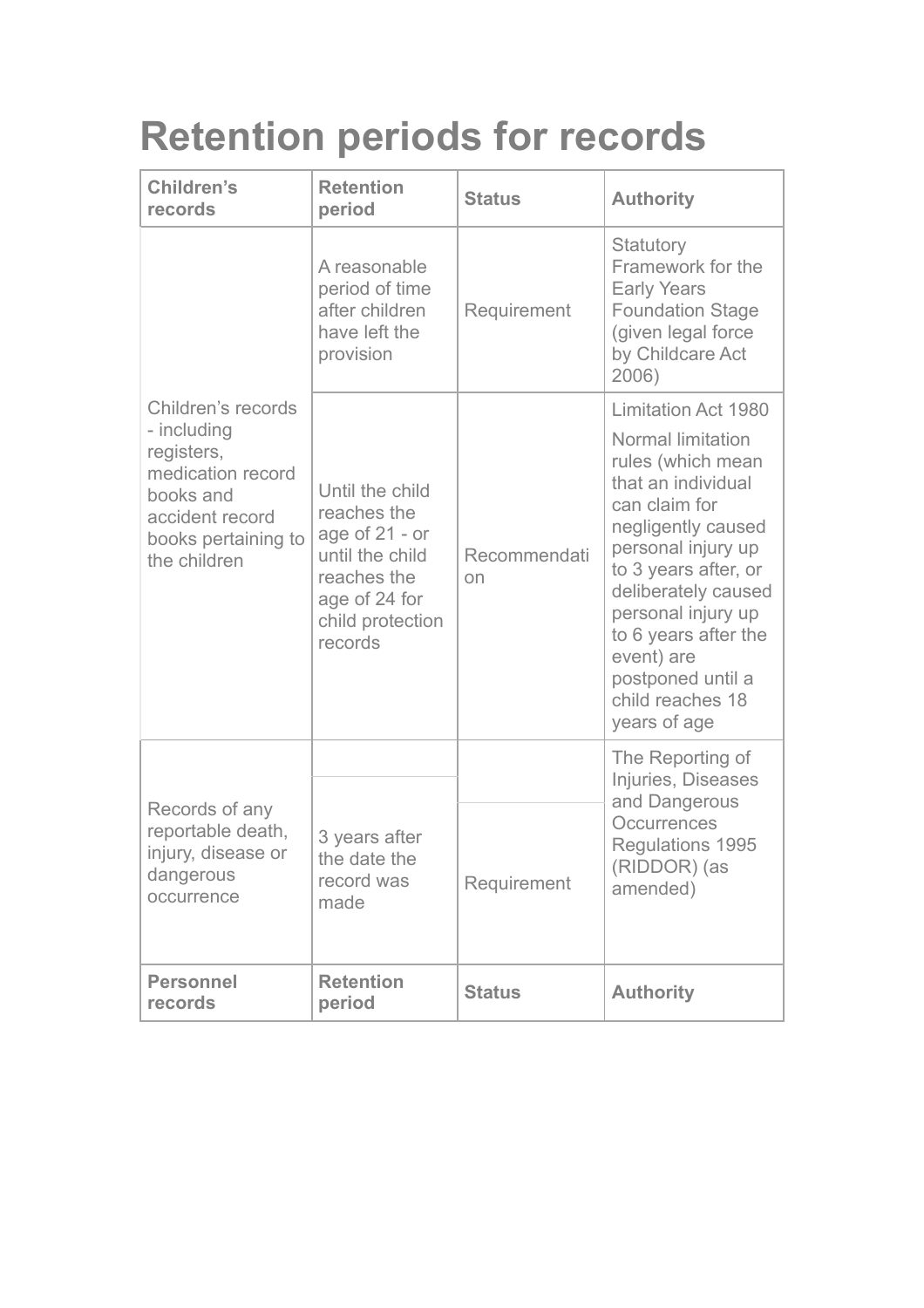| <b>Personnel files and</b><br>training records<br>(including disciplinary<br>records and working<br>time records) |                 |                    | 6 years<br>after<br>employment<br>ceases |                                                                                                                                                                                                                                                                                                                                                 | Recommendati<br>on | <b>Chartered Institute</b><br>of Personnel and<br><b>Development</b> |
|-------------------------------------------------------------------------------------------------------------------|-----------------|--------------------|------------------------------------------|-------------------------------------------------------------------------------------------------------------------------------------------------------------------------------------------------------------------------------------------------------------------------------------------------------------------------------------------------|--------------------|----------------------------------------------------------------------|
|                                                                                                                   |                 |                    |                                          |                                                                                                                                                                                                                                                                                                                                                 |                    |                                                                      |
| <b>DBS</b><br>check                                                                                               | 6<br>mont<br>hs | Recommendati<br>on |                                          | <b>DBS Code of Practice</b><br>The following basic information should be<br>retained after the certificate is destroyed:<br>the date of issue; the name of the subject;<br>the type of disclosure; the position for<br>which the disclosure was requested; the<br>unique reference number; and the details<br>of the recruitment decision taken |                    |                                                                      |

| <b>Health and safety</b>                                                             |                                                                                                                                                          |                 |                                                                                                                        |  |
|--------------------------------------------------------------------------------------|----------------------------------------------------------------------------------------------------------------------------------------------------------|-----------------|------------------------------------------------------------------------------------------------------------------------|--|
| Staff accident<br>records (for<br>organisations with 10<br>or more employees)        | 3 years after the<br>date the record was<br>made (there are<br>separate rules for<br>the recording of<br>accidents involving<br>hazardous<br>substances) | Requirem<br>ent | <b>Social Security</b><br>(Claims and<br>Payments)<br>Regulations 1979                                                 |  |
| Records of any<br>reportable death,<br>injury, disease or<br>dangerous<br>occurrence | 3 years after the<br>date the record was<br>made                                                                                                         | Requirem<br>ent | The Reporting of<br>Injuries, Diseases<br>and Dangerous<br>Occurrences<br>Regulations 1995<br>(RIDDOR) (as<br>amended) |  |

| Accident/medical<br>records as specified by<br>the Control of<br><b>Substances Hazardous</b><br>to Health Regulations<br>(COSHH) | 40 years from<br>the date of the<br>last entry | Requirement | The Control of<br>Substances<br>Hazardous to<br>Health<br>Regulations<br>2002 (COSHH) |
|----------------------------------------------------------------------------------------------------------------------------------|------------------------------------------------|-------------|---------------------------------------------------------------------------------------|